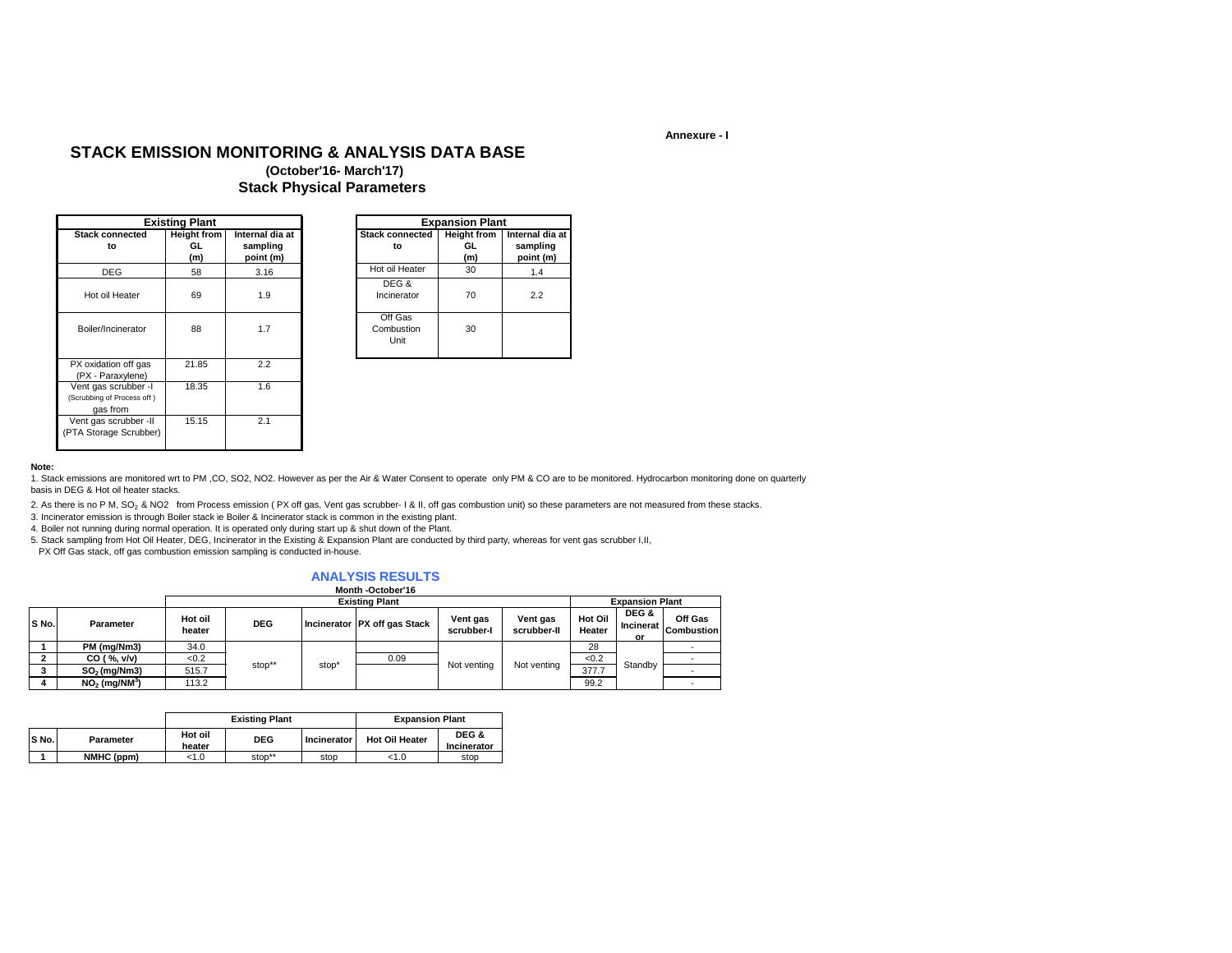# **Month -November'16 ANALYSIS RESULTS**

|       |                 |                   |            |       | <b>MONUTE STRATE</b>         |                        |                         |                        |                          |                              |
|-------|-----------------|-------------------|------------|-------|------------------------------|------------------------|-------------------------|------------------------|--------------------------|------------------------------|
|       |                 |                   |            |       | <b>Existing Plant</b>        |                        |                         | <b>Expansion Plant</b> |                          |                              |
| S No. | Parameter       | Hot oil<br>heater | <b>DEG</b> |       | Incinerator PX off gas Stack | Vent gas<br>scrubber-l | Vent gas<br>scrubber-II | Hot Oil<br>Heater      | DEG &<br>Incinerat<br>or | Off Gas<br><b>Combustion</b> |
|       | PM (mg/Nm3)     | 97.0              |            |       |                              |                        |                         | 38                     |                          |                              |
|       | CO ( %, v/v)    | <0.2              |            |       | 0.09                         |                        |                         | < 0.2                  |                          |                              |
|       | $SO2$ (mg/Nm3)  | 485.3             | stop**     | stop* |                              | Not venting            | Not venting             | 406.3                  | Standby                  |                              |
|       | $NO2$ , (mg/Nm3 | 138.7             |            |       |                              |                        |                         | 113.1                  |                          |                              |

### **WBPCB SAMPLING:**  $\blacksquare$

|       |             |                   | <b>Existing Plant</b> | <b>Expansion Plant</b> |                       |                      |
|-------|-------------|-------------------|-----------------------|------------------------|-----------------------|----------------------|
| S No. | Parameter   | Hot oil<br>heater | <b>DEG</b>            | Incinerator            | <b>Hot Oil Heater</b> | DEG &<br>Incinerator |
|       | PM (ma/Nm3) | 284.47            | stop**                | stop                   | 195.42                | standby              |

# **Month -December'16 ANALYSIS RESULTS**

|       |                 |                   |            |       | <b>MONTH</b> -December 16      |                        |                         |                        |                          |                              |  |  |
|-------|-----------------|-------------------|------------|-------|--------------------------------|------------------------|-------------------------|------------------------|--------------------------|------------------------------|--|--|
|       |                 |                   |            |       | <b>Existing Plant</b>          |                        |                         | <b>Expansion Plant</b> |                          |                              |  |  |
| S No. | Parameter       | Hot oil<br>heater | <b>DEG</b> |       | Incinerator   PX off gas Stack | Vent gas<br>scrubber-l | Vent gas<br>scrubber-II | Hot Oil<br>Heater      | DEG &<br>Incinerat<br>or | Off Gas<br><b>Combustion</b> |  |  |
|       | PM (mg/Nm3)     |                   |            |       |                                |                        |                         | 26.0                   |                          |                              |  |  |
|       | CO ( %, v/v)    |                   |            |       |                                |                        | 0.09                    |                        |                          | < 0.2                        |  |  |
|       | $SO2$ (mg/Nm3)  | <b>PSDM</b>       | stop**     | stop' |                                | Not venting            | Not venting             | 307.2                  | standby                  |                              |  |  |
| 4     | $NO2$ , (mg/Nm3 |                   |            |       |                                |                        |                         | 91.9                   |                          |                              |  |  |

# **ANALYSIS RESULTS Month - January'2017**

|       |                 |                   | <b>Existing Plant</b> |                   |                              |                        |                         | <b>Expansion Plant</b> |                          |                              |  |  |       |  |  |
|-------|-----------------|-------------------|-----------------------|-------------------|------------------------------|------------------------|-------------------------|------------------------|--------------------------|------------------------------|--|--|-------|--|--|
| S No. | Parameter       | Hot oil<br>heater | <b>DEG</b>            |                   | Incinerator PX off gas Stack | Vent gas<br>scrubber-l | Vent gas<br>scrubber-II | Hot Oil<br>Heater      | DEG &<br>Incinerat<br>or | Off Gas<br><b>Combustion</b> |  |  |       |  |  |
|       | PM (mg/Nm3)     | 48.00             |                       |                   |                              |                        |                         | 33.0                   |                          |                              |  |  |       |  |  |
|       | CO ( %, v/v)    | <0.2              |                       |                   |                              |                        |                         |                        |                          | 0.07                         |  |  | < 0.2 |  |  |
|       | $SO2$ (mg/Nm3)  | 685.6             | stop**                | stop <sup>®</sup> |                              | Not venting            | Not venting             | 389.2                  | standby                  |                              |  |  |       |  |  |
|       | $NO2$ , (mg/Nm3 | 183.9             |                       |                   |                              |                        |                         | 111.9                  |                          |                              |  |  |       |  |  |

|       |            |                   | <b>Existing Plant</b> | <b>Expansion Plant</b> |                       |                      |
|-------|------------|-------------------|-----------------------|------------------------|-----------------------|----------------------|
| S No. | Parameter  | Hot oil<br>heater | <b>DEG</b>            | Incinerator            | <b>Hot Oil Heater</b> | DEG &<br>Incinerator |
|       | NMHC (ppm) | <1.0              | stop**                | ۰                      | 1.0                   | standby              |